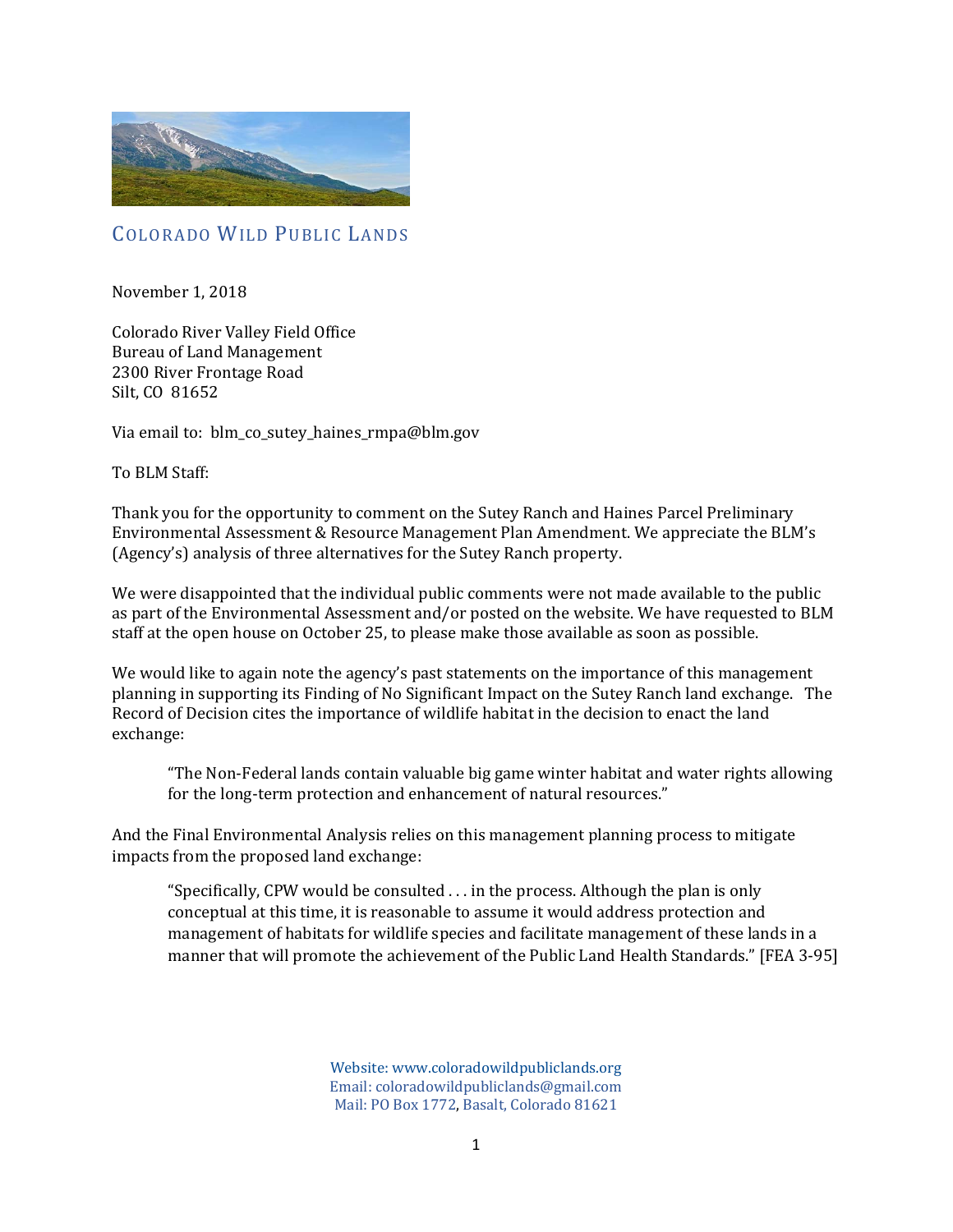We support the direction of the Agency's preferred Alternative 1 (Wildlife and Hunting Emphasis). Wildlife should be the primary beneficiary of this planning process and recreation a secondary consideration. Since the Sutey Parcel was exchanged as mitigation for the BLM's loss of valuable wildlife habitat and hunting lands at the base of Mount Sopris, it is critical that protection and enhancement of wildlife habitat is the focus of management for this parcel.

Below are some specific recommendations and comments on the Environmental Assessment, primarily for the Sutey Parcel, for consideration as this process moves forward.

### WILDLIFE

- Ongoing coordination with CPW should be a priority goal of management planning.
- Ongoing management should include detailed and transparent biological studies; they should be recent, current and be updated periodically.
- Hunting is proposed as a use on the Sutey Parcel. Anecdotal evidence from local hunters and neighbors indicates that the once large elk herd has almost disappeared from the area. Further studies of elk and deer population on the property should occur and a hunting management plan should be developed.
- Seasonal closures are proposed and it is critical that those are enforced. There should be restrictions on dogs on the property.

#### WATER RIGHTS ON SUTEY RANCH

- Per the Agency's preferred Alternative 1, we support the Agency's plans to continue historic irrigation on the property.
- Per the Open House, we understand the Agency is studying alternatives for implementation of the irrigation plan. These include a hiring a seasonal intern or working with a group of neighboring property owners. The irrigation management plan should be transparent and available to the Public.
- The property is proposed as a Reserve Grazing Area. We understand grazing may be implemented as a vegetation management technique to benefit wildlife. If the property is used to relieve grazing pressure elsewhere, the grazing should not have a negative impact on the Sutey Ranch.
- We recommend that that there be a transparent process for allocating grazing rights and that an annual public report on grazing usage of the property is prepared and readily available.

#### **RECREATION**

- We support the Agency's preferred Alternative 1 in which the Sutey Ranch will not be managed as an SRMA and prioritizes wildlife needs over recreation.
- Alternative 1 proposes only one mechanized trail that will be open at specific times of the year. The trail should be located to minimize impacts to wildlife and as well as to minimize opportunities for the creation of additional bandit trails or mechanized use. It should serve primarily as a connection to access existing trails on other parcels on Red Hill.

Website: www.coloradowildpubliclands.org Email: coloradowildpubliclands@gmail.com Mail: PO Box 1772, Basalt, Colorado 81621